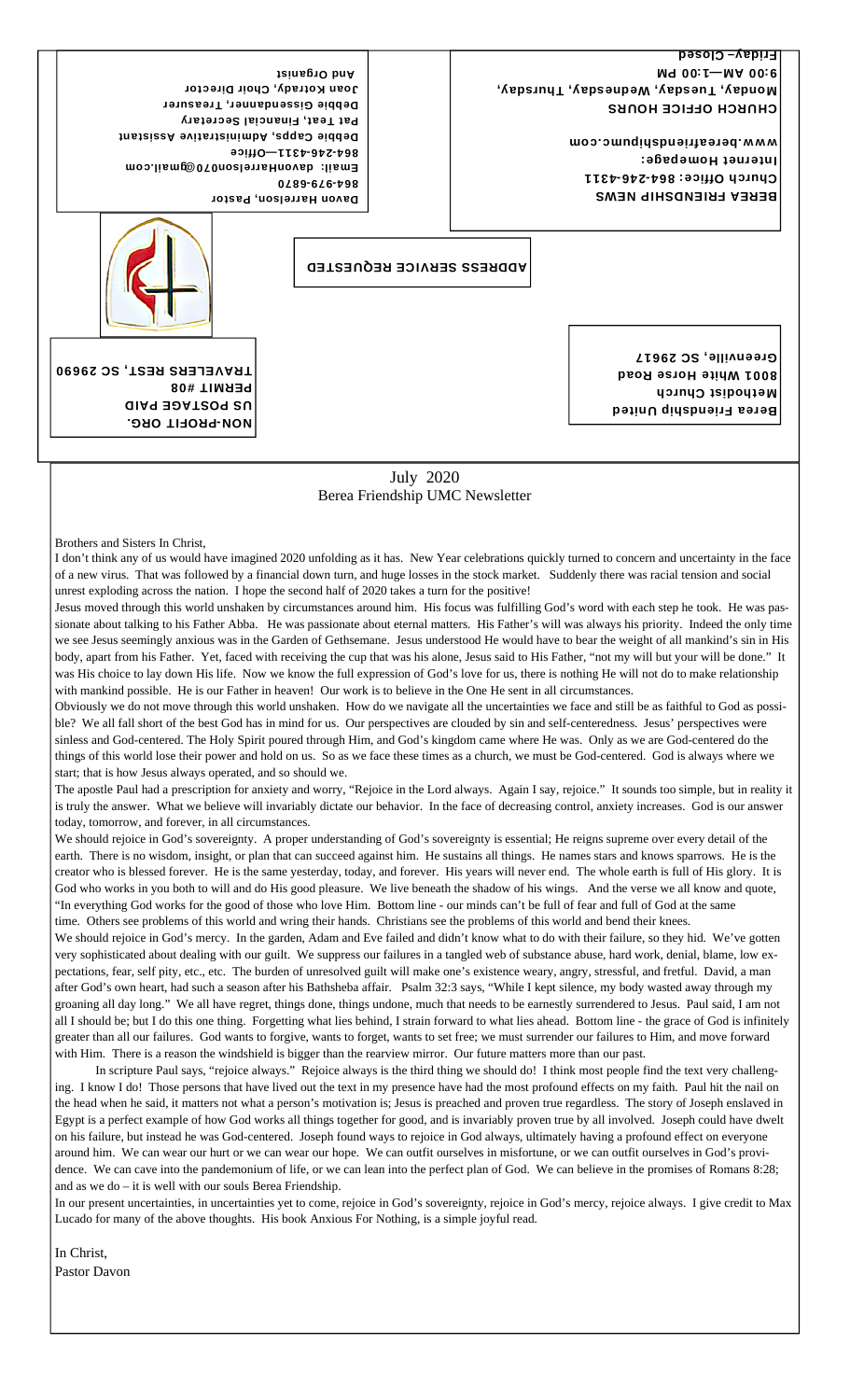# **Monthly mission collections for 2020**

During this Covid 19 crisis, we will be collecting any nonperishable food/cleaning/hygiene products. We will be taking our donations to the North Greenville Crisis Ministries Pantry. The food pantries are being hit hard during this pandemic. Thank you to Margaret Rawson for delivering the items to them. If you would like to assist with delivery, please let Vickie Failor or Margaret Rawson know.



### **United Methodist Women**

July 2020 Newsletter article

The Friendship Circle will not meet during the month of July. The Shalom Circle will meet on Saturday, July 18, 2020 at the home of Vickie Failor.

#### **Prayer Focus**

Our prayer focus for July is on the Red Bird Mission in Beverly, Kentucky. It was founded in 1921 to provide educa‐ tion and Christian evangelism ministries to residents of the area. It was started by the Evangelical Church and today is supported by the UMC and UMW.

The story of the Red Bird Mission is one of deep faith in God. Red Bird Mission was born in answer to prayer. It is a story of gracious outpouring of prayers by the church.

Their ministry programs include - Education with a Christian school for grades K-12 and a licensed child care center Community outreach with programs for senior citizens and families Red Bird Clinic offering screenings, home visits, and dental care Work Camp that provides home repair for low income citizens year round Economic Opportunities including community store and craft marketing program

Birthday cards will be sent to Jana Marie Whitten in New Hampshire and Mary Winslow in Tennessee.

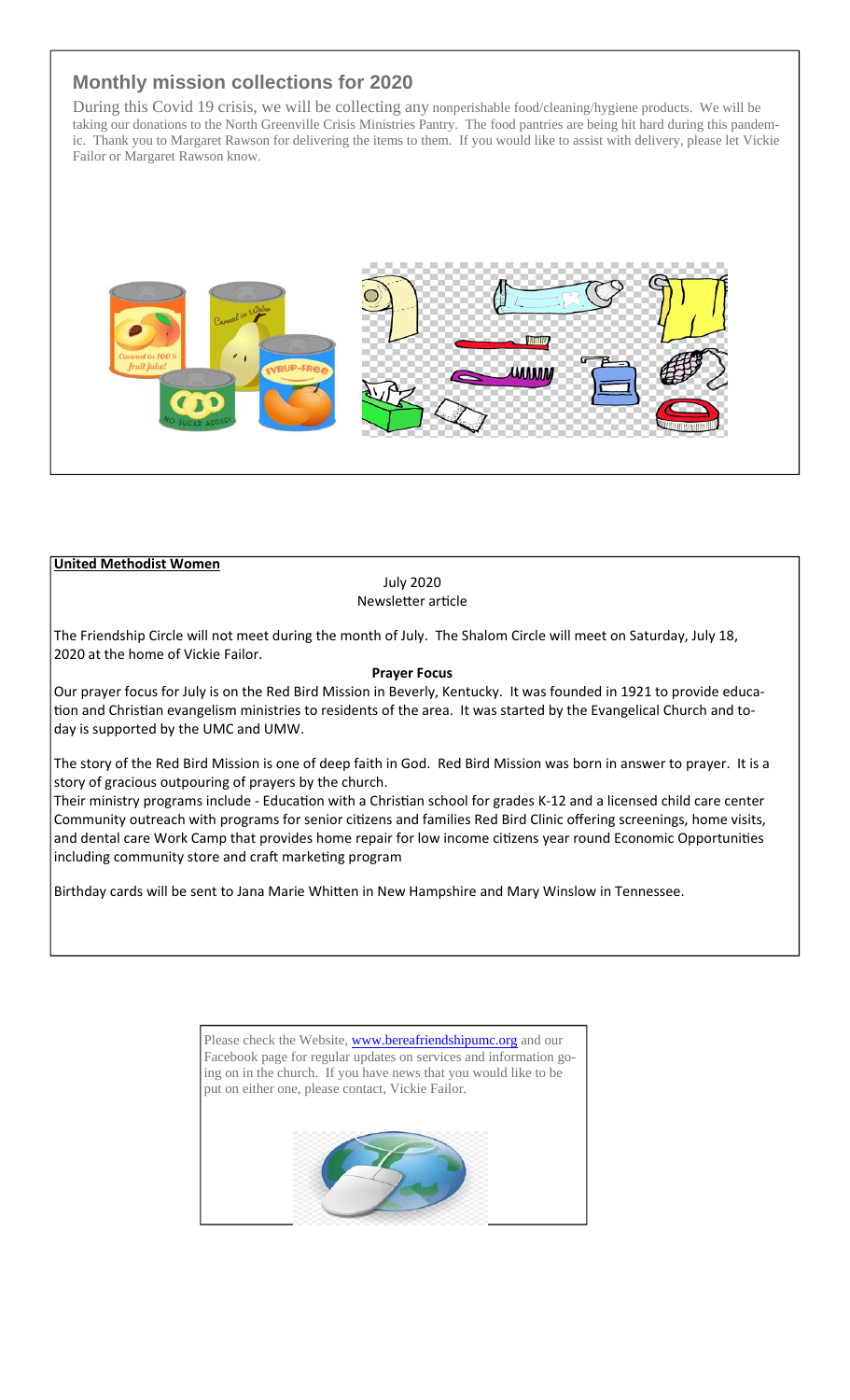# **Women Taking the Lead**

**Women leaders from across the country gather at Leadership Development Days to ensure women's voices are heard in The United Methodist Church.**

by Tara Barnes

Leadership development is a pillar of United Methodist Women, equipping women and girls around the world to be leaders in communities, agencies, workplaces, governments and churches.

In February 2020 United Methodist Women invited organization leaders and women General and Jurisdictional Conference delegates to St. Louis for its annual Leadership Development Days. The time together focused on raising awareness of oppression and privilege as women leaders within the church and working together to dismantle both, beginning with General Conference, then scheduled to meet in May 2020.

The United Methodist General Conference, the top policymaking body for the denomination, rescheduled because of the COVID-19 global health crisis, will take place sometime in 2021. There, 862 delegates from around the world will set denominational policy, revise church law, approve budgets for churchwide programs and adopt resolutions on current moral, social, public policy and economic issues. This will be followed by Jurisdictional Conferences, where the five jurisdictions in the United States traditionally assign and elect bishops and boards of directors of agencies of the church.

"We are committed to developing women leaders in The United Methodist Church," said Mollie James-Vickery, director of mobilization and advocacy for United Methodist Women. "Our members are leaders across the church and their communities. We have worked hard this year to encourage women to run for leadership, to make their voices heard and to carry the purpose of United Methodist Women with them."

## **Women in the church**

In 2016 and at the special session in 2019, only 36 percent of voting delegates at General Conference were women—in a church where women are more than 58 percent of the membership. In 2016, according to Commission on the Status and Role of Women, only 7 conferences had more women district superintendents than men, 5 had equal numbers, and the rest out of 56 had majority male district superintendents. The denomination actually employs more women than men, but the majority of the women serve in support positions. The majority of the leadership positions—directors, managers, professionals—are held by men. Clergymen are disproportionately represented in top leadership.

The Rev. Effie McAvoy, of the New England Conference, who attended the event, pointed out that it is women who fund the mission and ministry of the church.

"On a huge scale, if it were not for women working in the church things would not get done. From the financial support of mission and ministry to the hands and feet in the world—women make ministry happen and render the much-needed support of prayers, presence, gifts, service and witness."

Only 27 percent of the church's clergy are women, and 28 percent of its bishops. Women organized for mission have made great advancements, but the work for equity clearly must continue. Advancements happen when women work together says the North Texas Conference's Shandon Klein.

"There is power in community. One voice may be small, but it is magnified when we are together," she said. "When one of us feels weak or discouraged, another can come alongside to remind us of the joy that goes before us. We need to work together for the future generations. We need to work together for the mission of making God known throughout all the world. The world will seek to divide us and separate us in whatever way possible, but if we hold fast to our love of Christ and one another, we can invite the world into the resurrection story of humanity."

## **Privilege and power**

The February gathering began with an exploration of Acts 16:16-24, the story of Paul and Silas in prison. The focus of this passage is often on the earthquake that sets Paul and Silas free. The focus for the women gathered, however, was on why Paul and Silas were imprisoned—the official story and the real story—as well as on the enslaved girl and the power she had (or didn't have) in the community. How did Paul react to her? Did he consider the impact of his actions on her? This biblical story provided a lens to examine power and privilege and how they operate within systems of oppression.

Oppression is a system that maintains advantage and disadvantage based on social group memberships, and it operates, intentionally and unintentionally, on individual, institutional and cultural levels. The other side of oppression is privilege. Antiracism educator Peggy McIntosh describes privilege to be "what exists when one group has something of value (resources, access) that is denied to others simply because of the groups they belong to rather than because of anything they've done or failed to do."

The decision-making of the church can't happen without acknowledging oppression and privilege, not in a church that wants to lift the marginalized.

"We want to ensure diverse women's voices are heard at the General Conference decision-making arena," said Sung-ok Lee, connectional officer for United Methodist Women. "It is about making sure our leadership strengths are in force and ready to go when we arrive at General Conference. Often those who take the helm of leadership at General Conference are not fully inclusive of all and fail to examine decisions through lenses of gender, race and other marginalized voices."

The February leadership event gave United Methodist women leaders the chance to be together, build relationships, discuss barriers and work together to dismantle those barriers.

One of the women attending was Carmen Vianese from the Upper New York Conference, a two-term former United Methodist Women Board member and current conference president. She is also the head of her General Conference delegation.

"I still get called 'honey' or 'dear' by clergyman with whom I sit around the same table," she said, even after years of proven leadership. "It's still assumed that I lack certain knowledge or skills needed for the task at hand."

Now a veteran General Conference delegate, Vianese notes that women at General Conference need "a safe place to debrief, to share conversations and pray or relax a moment—and to find support to be bold, a full sisterhood support."

In addition to its exhibit space, United Methodist Women has planned to host a women's delegate lounge for central conference women delegates to gather throughout the conference as well as a central conference women delegates' orientation and an allwomen's orientation when the next General Conference takes place. The delegates who attended Leadership Development Days had the time and space there to build relationships before they are back together again at General Conference.

#### Continued on following page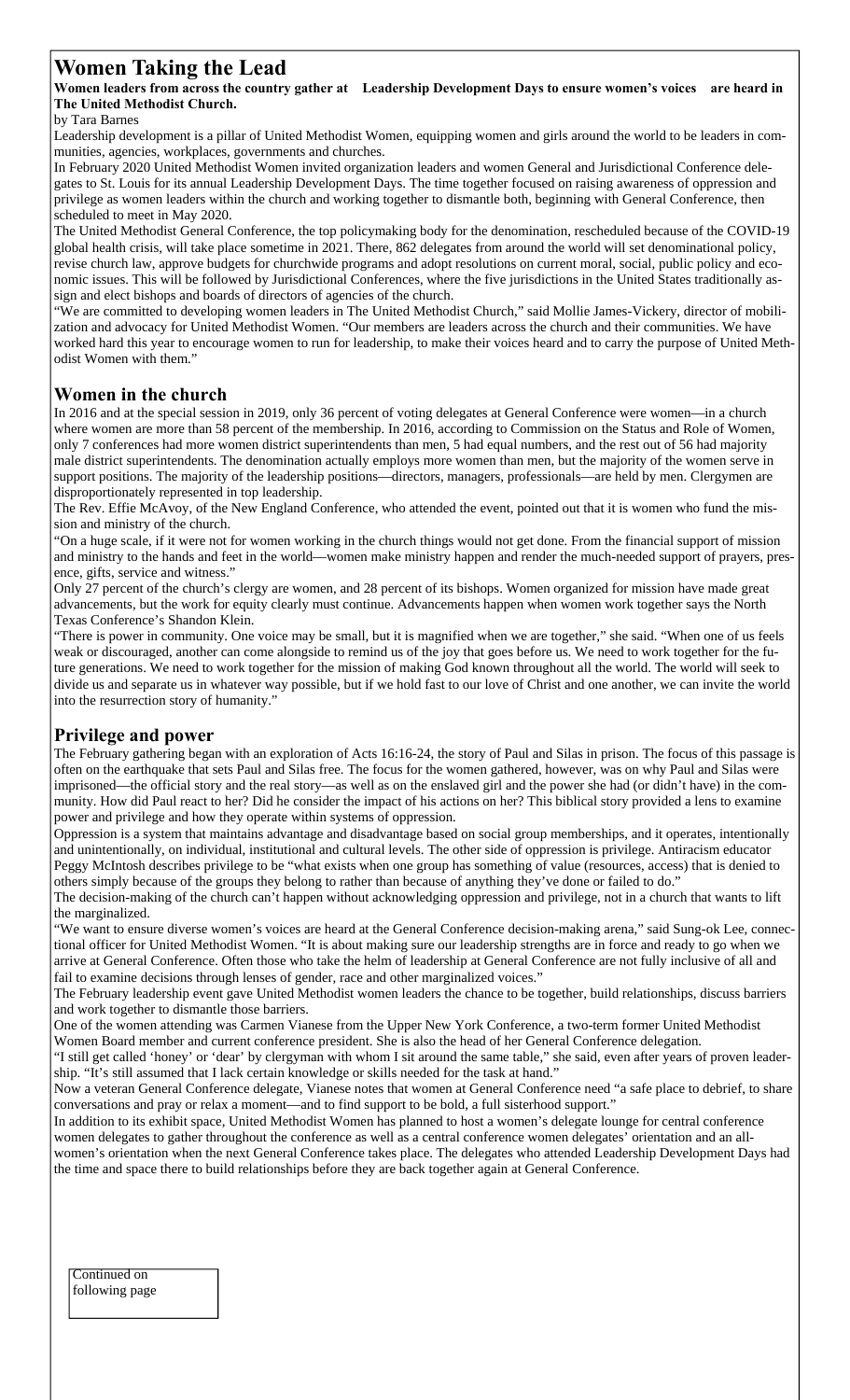## **(continued from previous page)**

## **Cornerstones of faith**

United Methodist Women invited women from each U.S. annual conference to attend Leadership Development Days: Conference United Methodist Women presidents, treasurers and nominations chairs along with General and Jurisdiction Conference delegates. Around 260 women including staff attended, about 75 of whom were delegates. Usually a laywomen's event, this year's event invited clergywomen into the space as well, bringing together a mix of women from various leadership experiences in the church.

Attendees explored privilege and oppression deeper within jurisdiction breakouts, working to recognize the different identities they hold and the social power (or lack of social power) associated with them, such as age, ability, gender identity, race, sexual orientation, citizenship status, religion and class.

"I feel called to serve as a delegate to General Conference because the discussion around the table will be about me and people like me," said McAvoy. "After decades folk are aware of and care about the harm that has been done to LGBTQ persons in the church. As a Black woman, I also know that the church has much more work to do in regard to racism and colonialism. And though I cannot speak for all Queer persons or all Black persons, I can and will represent with voice and vote those issues that will benefit persons of color and the LGBTQ communities." United Methodist Women exists to empower all women and to ensure that marginalized voices of women, children and youth are not silenced within or by the church. United Methodist Women members hold multiple identities but know that as members they have a community in which they can dialogue, learn and grow in creative, supportive and sometimes challenging—ways.

Women at the event also spent time looking at General Conference legislation from the point of view of different marginalized groups within the church: laywomen, clergywomen, racial ethnic caucuses, central conferences, LGBTQIA United Methodists, and others, and strategizing how to get more women in leadership at all levels of the church.

"Women, biblically, have been cornerstones of our faith tradition, instrumental in the Gospel and to ministry," said Deaconess Kelly Tazuko Marciales, from the Alaska Conference. "Simultaneously, women have been underrepresented in the leadership of our church, often not having voice at the highest levels of decision-making. It is an imperative for me, as a woman and mother of four children, that women's leadership continues to assert itself into all levels of leadership for the equitable co-Creation of the Kin-dom come."

Marciales believes the church is at a pivotal time, especially in its global connection.

"How the Global North has related to our siblings in the Global South is marred by colonialism. As the Church in the North stalls its growth, the South flourishes. I hope that The United Methodist Church will restructure itself post-General Conference in a way that creates equitable sharing of resources, theology and praxes for a revival of our mission to make disciples of Jesus Christ for the transformation of the world," she said.

#### **Supporting women leaders**

Every United Methodist Women member is a faith leader and has a role to play in supporting women as faith leaders, especially as the church is making important decisions about its future. Use your sphere of influence to support women's leadership. Continue to be present in the church and build relationships, wearing your United Methodist Women hat—or glasses that help you see where women need to be uplifted. Become a voting lay equalization member at your annual conference, serve on conference committees, make United Methodist Women a part of clergy training, attend and invite others to Mission u, partner with other church and community groups. There are many ways you can be present to ensure women's voices are heard.

#### In this time of uncertainty, be a mentor.

"You don't know how ready I was to give up on any hope that The United Methodist Church could be an institution that I felt comfortable participating in," said Tiffany French-Goffe of the New York Conference after Leadership Development Days. "I wish there were more spaces like that in the Church. United Methodist Women really seems to be doing the tough and necessary work. The intentional intersectionality there was unlike anything I've witnessed in the denomination. They are talking about real global issues and doing real justice work. I see it now. And I really left there feeling energized and motivated to do more and to speak louder. It was awesome."